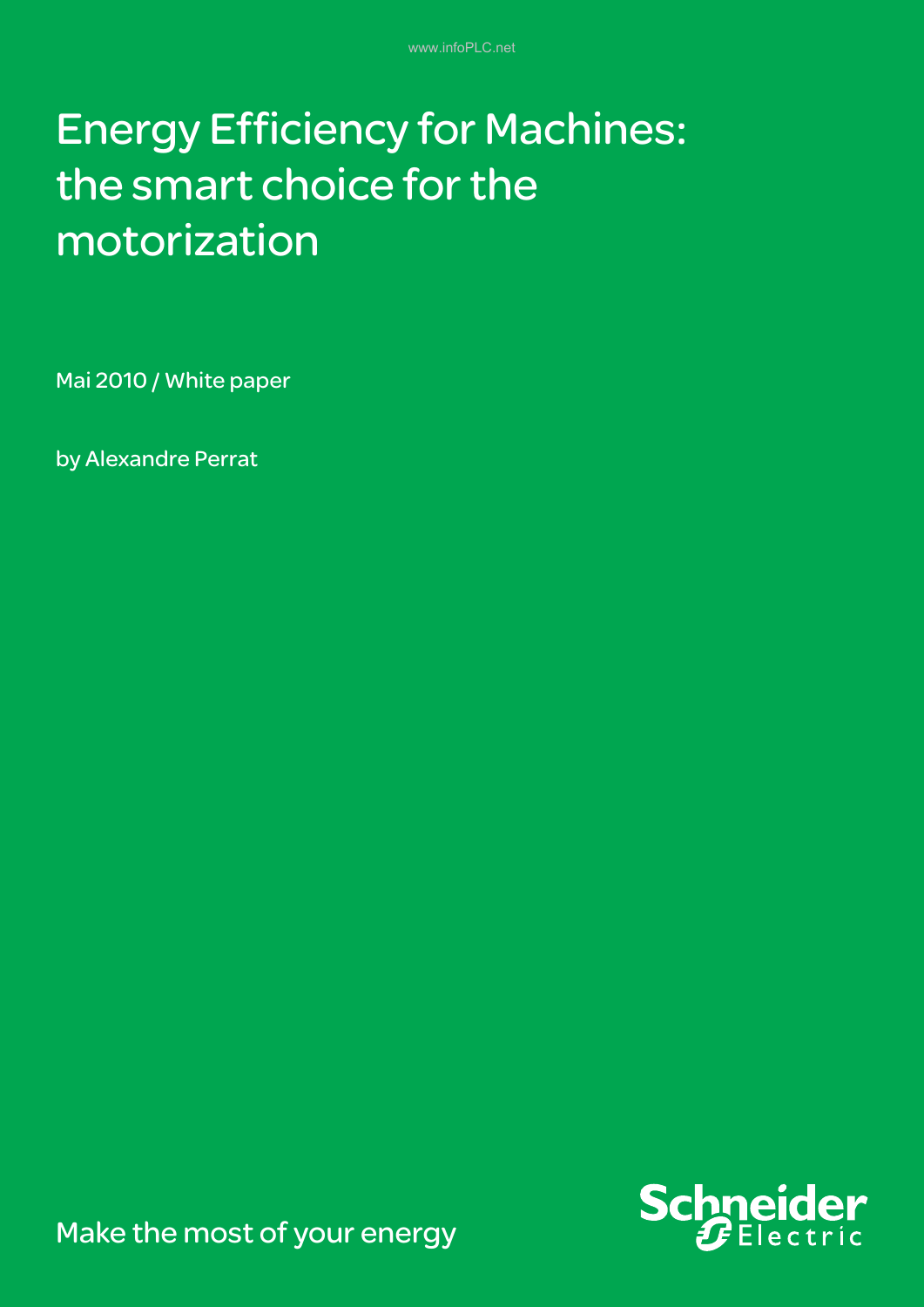## **Summary**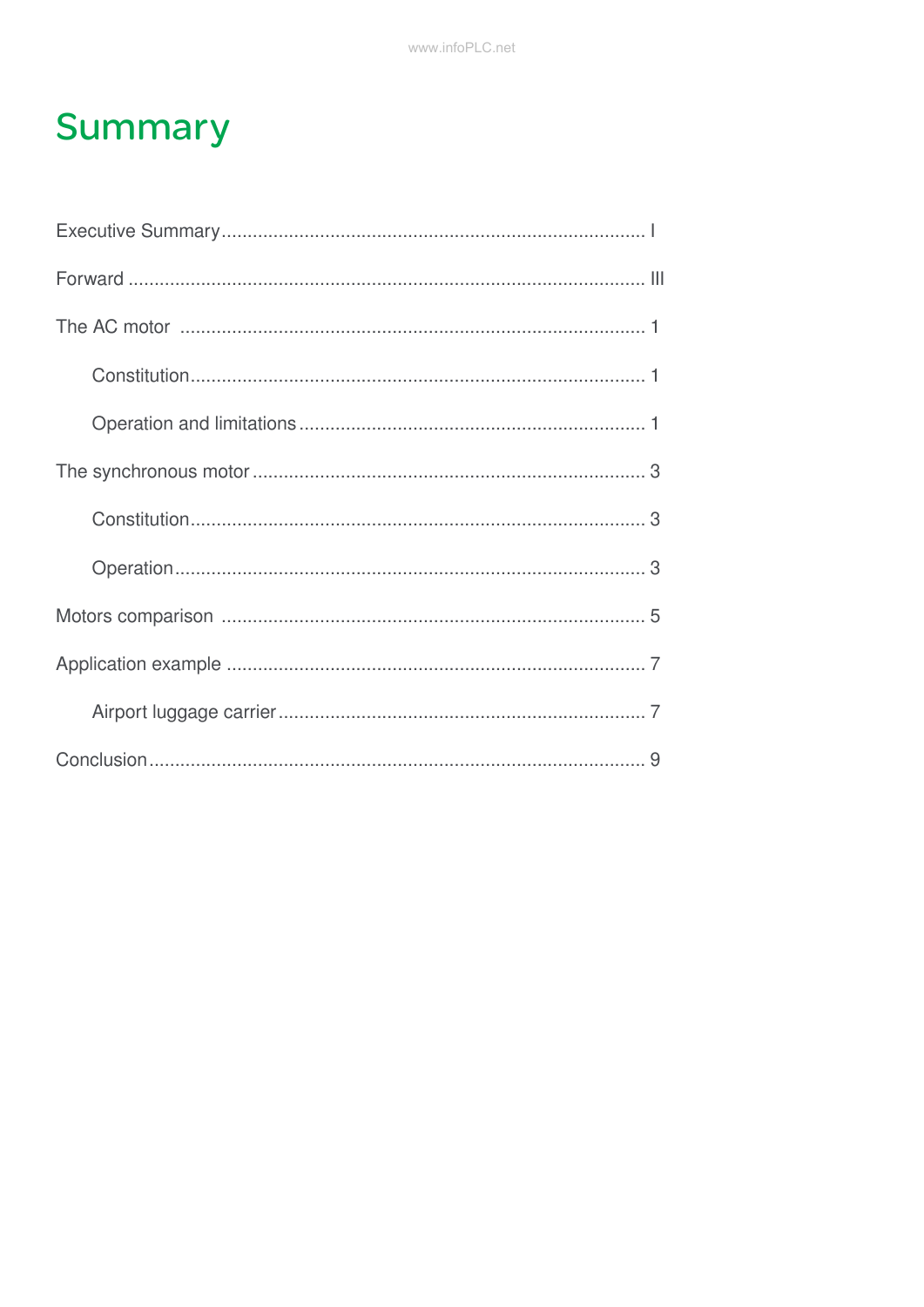## Executive summary

Industry and infrastructures consume more than 31% of the available energy and electrical motors, alone, represent more than 60% of this.

Fossil energy is phasing out, leading inexorably to a cost increase. Smart use electricity is a major concern for users and manufacturers.

When decision is made to acquire a new machine, investor should consider the amount of energy which will be consumed by this machine during its lifespan. Among expenses from the acquisition to dismantling, the purchase price accounts for 2 to 3% of the overall costs, the remainder being, mainly, the energy consumption .

This energy is necessarily charged to the end product and impacts the competitiveness of the company.

Smarts solutions exist to make the most of the available energy.

- $\bullet$  enhance machine efficiency,
- choose an operating mode allowing to switch off an unloaded machine (example stop a conveyor),
- $\bullet$  use variable speed drive,
- choose less energy demanding strategies of movements,
- use high efficiency motors.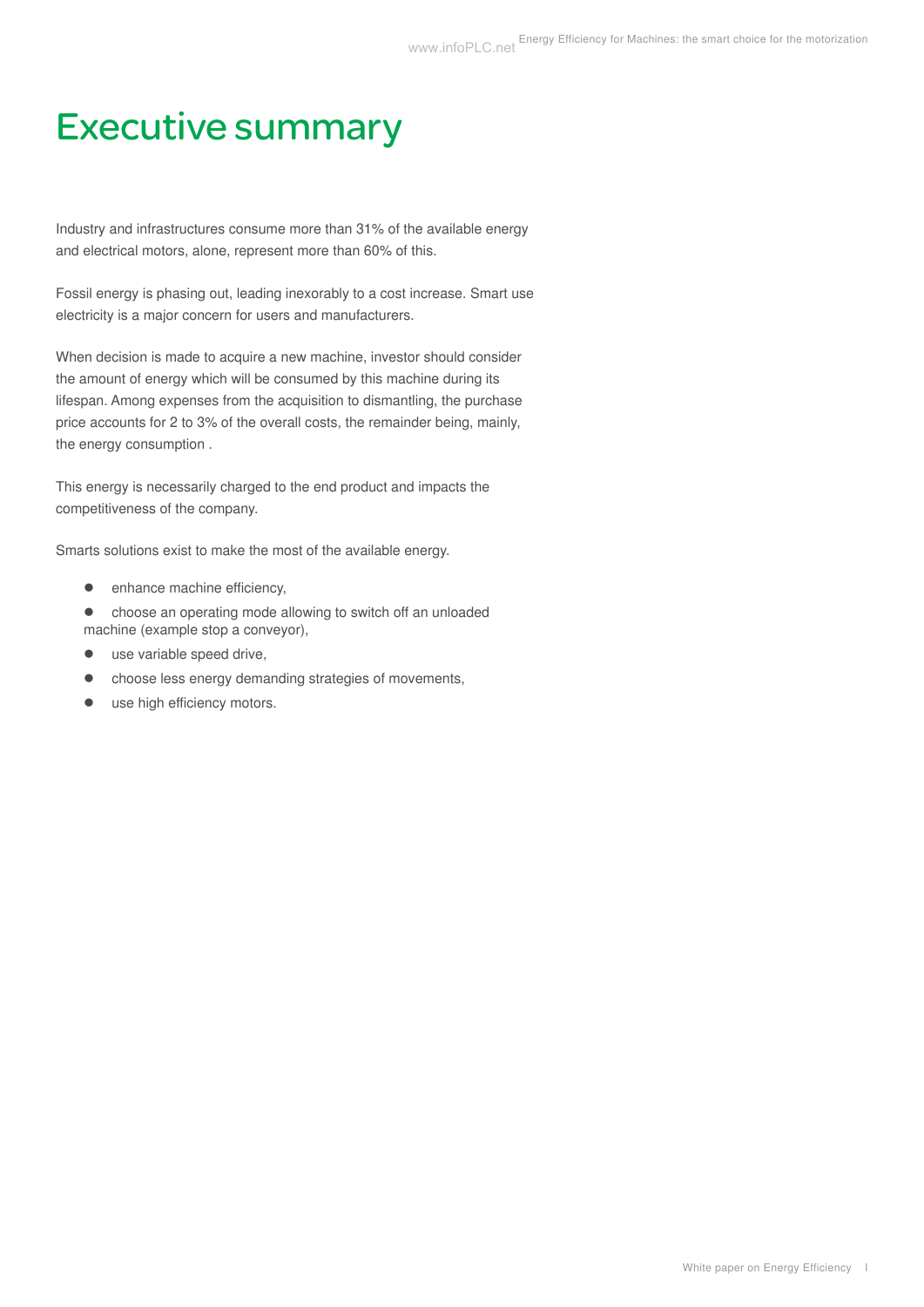### Forward

Any machine is designed according to performance criteria and productivity. The goals of the engineer is to find the most efficient, economic and competitive solutions.

Motors selection is the result of these choices.

Generally, it is finalised when the mechanical part is mainly defined and the power consumption on the long run is not always taken into account.

However, the growing cost of energy imposes new strategies. The choice of the motor should be the starting point of any reflection in order to reduce the power demand.

Considering the mechanical requests, the motors which will equip the machine must answer several criteria.

First, they allow machine continuous operation and provide the needed torque at the rated speed. This first consideration determines the motor size. The designer must also take in consideration the motor torque requested to start the machine. Eventually, the motor may have to be oversized.

Duty cycle is also a key point. Any time the machine is started, there is a motor heating and it is essential not to exceed a limit which, at last, will end with the failure of the motor.

The ultimate decision is based on the environmental conditions and will take into account the temperature and the altitude at which the machine is due to operate.

When all these evaluations are made, the selected motor is usually larger that necessary for continuous operation. As the motor is not running at its rated power, its efficiency is reduced. That inevitably leads to increased energy consumption. Due to motor and machine efficiency, part of this energy is simply wasted.

In order to save fossil resources, European Union stated that in 2020, all motors in the field must be EFF1, in other words High Efficiency Motors.

With the use of high efficiency motors and already available solutions, in Europe alone, energy savings could reach 202 TWh per year.

This represents 45 nuclear power plants in the 1000 MW range, or 130 power stations using fuel or 3,8 times the totality of the energy produced by wind farms (value 2007).

Effects on environment can be estimated to 79 million tons of CO2 reduction and a drastic reduction of nitrogen and sulfur oxides.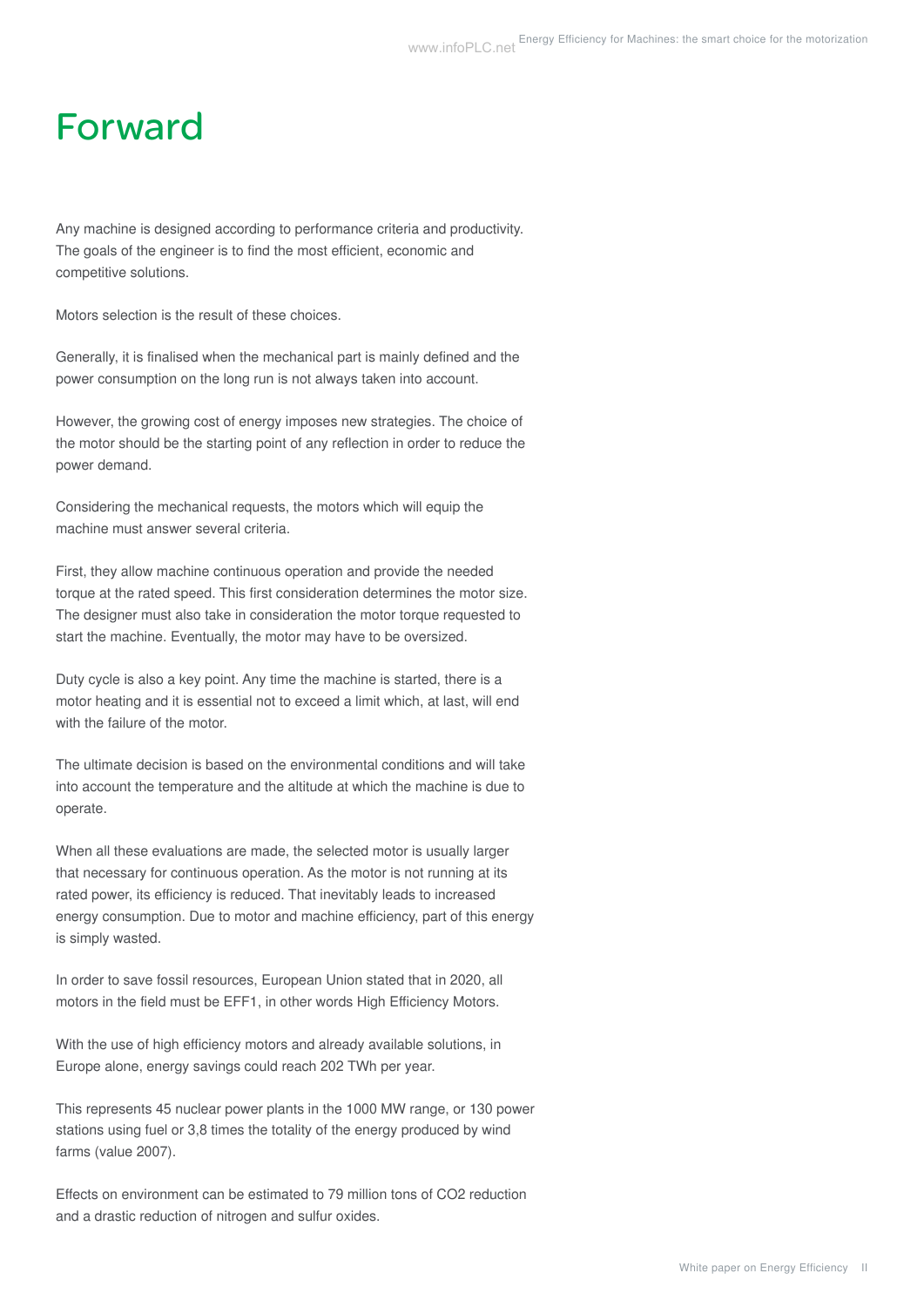$\epsilon$ *AHVI* 

05 **OR**  $07$ 

## Introduction

On the expense point of view, curves of the energy cost (graphs opposite from the Observatory of Energy according to Eurostat - January 2007) clearly show a continuous growth from 2004.

Depletion of fossil energy reserves will do nothing but accentuate this growth.

Motor choice is a paramount for energy savings.

Part of the energy taken from the network is wasted in heating. According to the technology of the selected motor, these losses are more or less important. They also vary between suppliers and a comparison is essential.

 $40^{\circ}$  $20^{\circ}$  $\overline{0}$  $91$  $92$  $93$ or  $01$ <sub>02</sub> 03  $04$ Belgium Germany Spain France Italy UK

AC motor is quite usual on many machines. This motor is designed to operate at a constant speed. However electronic drives used with this motor, improve the flexibility of the machines.

The synchronous motor is another extremely interesting solution.

The goal of this White Paper is to compare these two technologies, estimate the limits and give information to the designer and the user in order to make a smart choice.

For this comparison, the two motors are fed through an Altivar 32 variable speed drive (VSD)

Use of a VSD eliminates most of AC motor weaknesses :

- inrush current,
- power-factor (cosine  $\varphi$ ),
- effects of voltage fluctuations on motor torque,
- speed drop when the motor supplied through a flux vector control VSD,
- z unloaded current.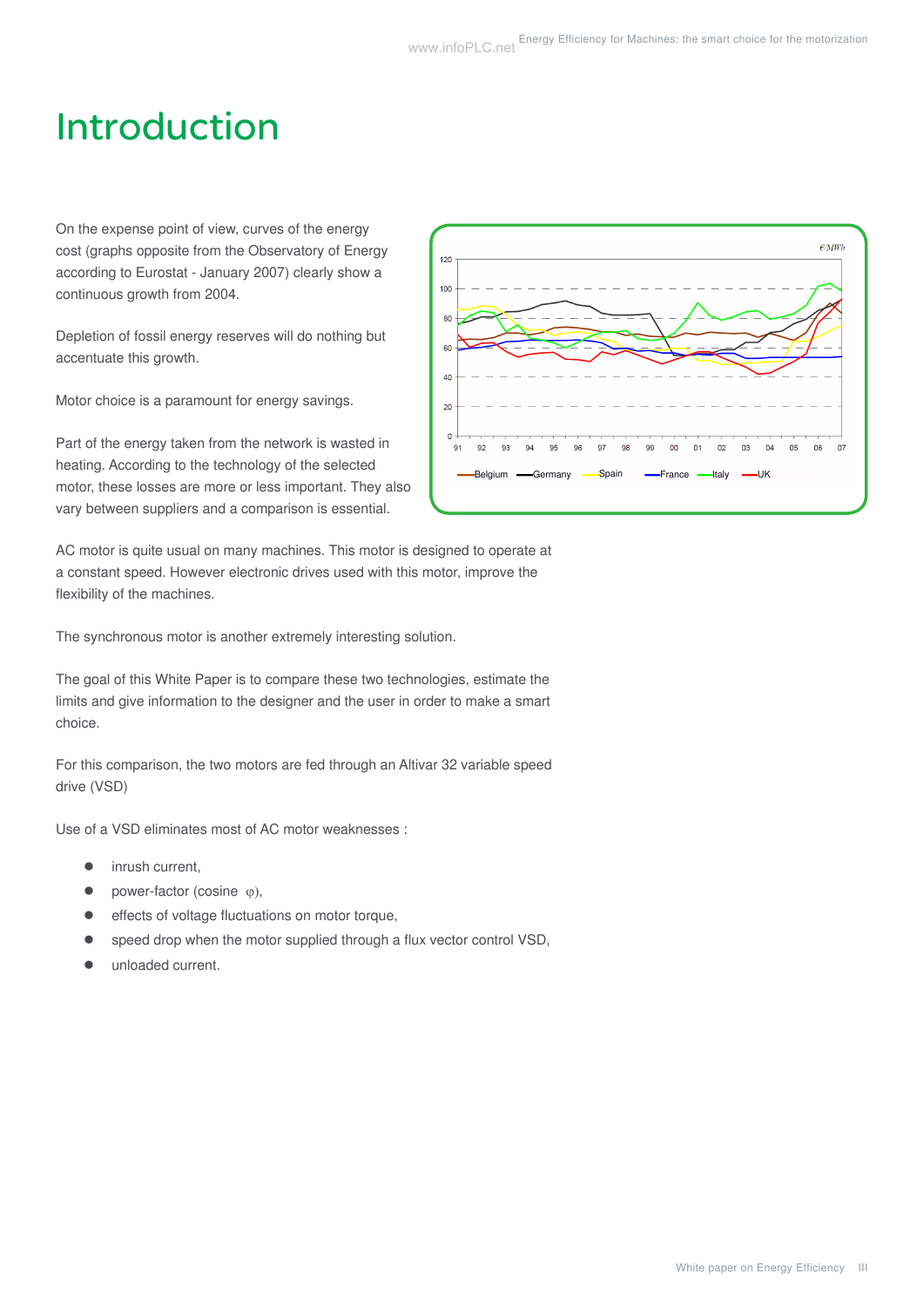www.infoPLC.net

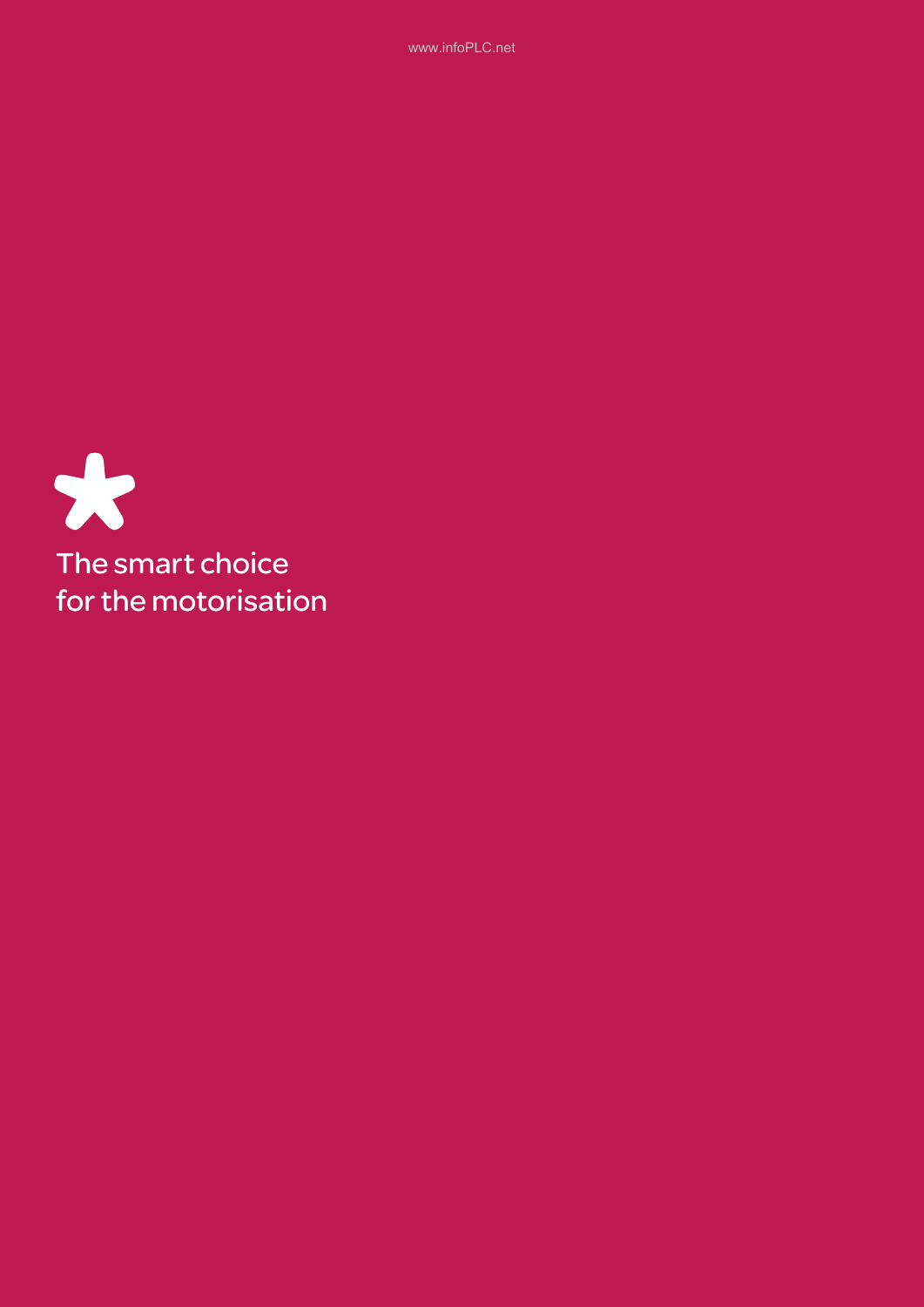# The AC motor

### Constitution

The components of an asynchronous or induction motor, commonly named AC motor or squirrel cage motor, are a stator made of magnetic material with embedded polyphase windings and a rotor also built of magnetic material, in which conductor in short-circuit are located.

The following very simplified drawing illustrates the constitution of this motor.

| <b>Stator</b> |  |
|---------------|--|
| Windings      |  |
| Rotor         |  |
|               |  |

#### **FIRST LIMIT: GENERATION OF THE magnetic field and consequences**

As for any electrical motor, torque generation is linked to the existence of a magnetic flux in the machine.

This flux noted  $\phi$  is produced by the stator windings which, when they are connected to a polyphase alternating network, create a rotating field.

We will study what occurs in a theoretical machine represented by the following diagram.



If we neglect the windings resistance, we see that the voltage applied to the magnetizing coil noted L creates a current named I0.

Flux expression is

 $φ=$  klo

Inevitably, this magnetising current creates iron losses.

Output power is represented by the voltage across an imaginary resistance which simulates the load. Noting Ic the current in this resistance, torque can be written.

 $T = k \cdot 10$ 

We immediately see that if the supply voltage decreases, flux and current Ic decrease

### Operation and limitations

In spite of the manufacturer's efforts, AC motor has, by design, physical limitations impossible to circumvent.

Today, class EFF1 reaches the limit of what can be done in an economic way. If improvements are still possible, they will probably be extremely tiny.

Limits are linked to the very principle of this motor. We will analyze those which remain when an AC motor is supplied from a drive in order to compare with more promising and now available solutions.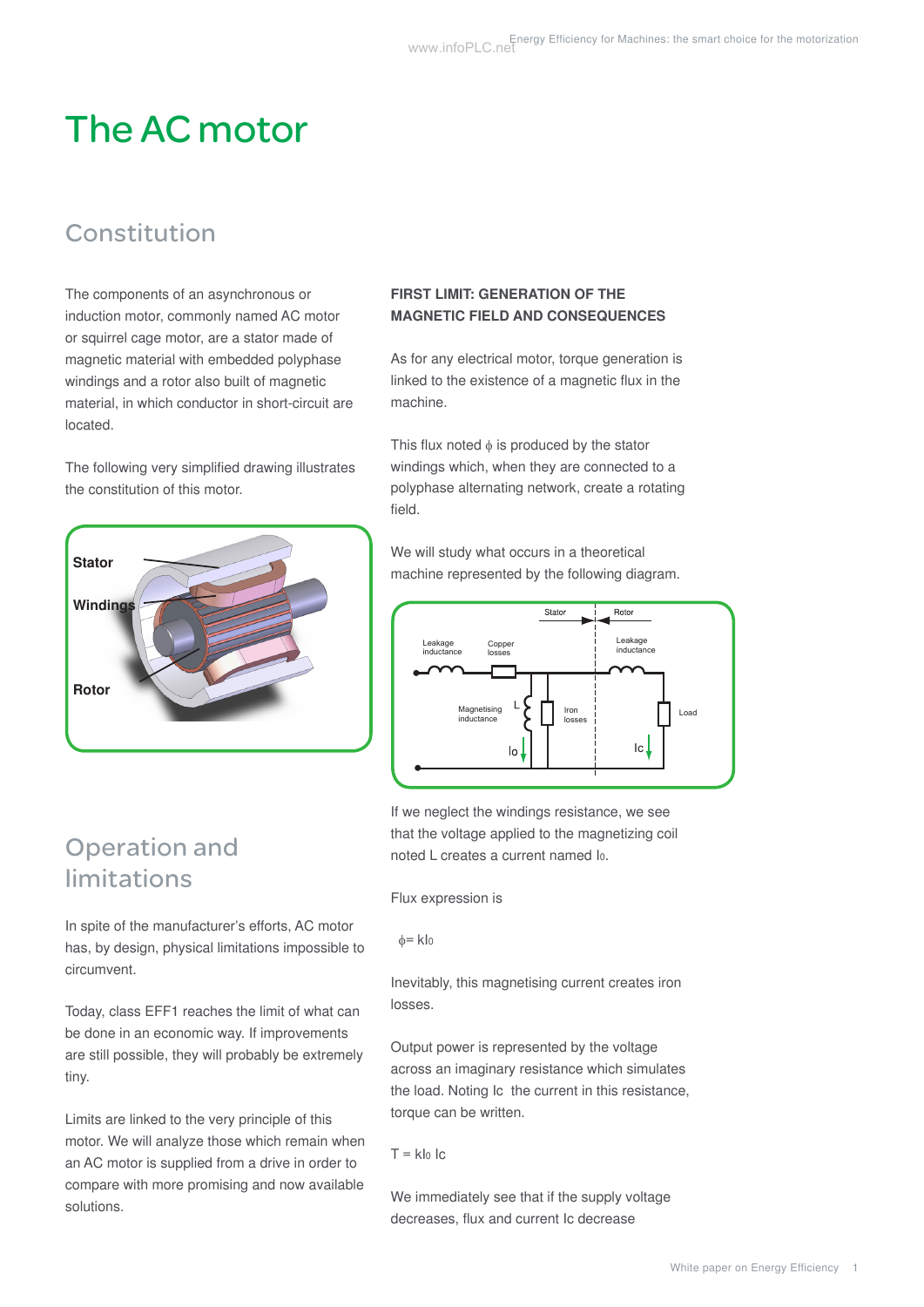# The AC motor

simultaneously in the same ratio and that torque varies like the square of voltage. Use of a drive which controls this voltage allows to eliminate this weakness.

#### **SECOND LIMIT : SLIP**

Current induced in the rotor is the origin of torque. This current is the result of Lenz's law which says «An induced current is always in such a direction as to oppose the motion or change causing it"

Magnitude of this current, which is a function of difference between the rotating field and the rotor RPM, creates torque. This difference is called "slip" (S) and is expressed in % the speed of synchronism.

 $g = [(Ns - N) / Ns] \times 100$ 

In no case, slip cannot be equal to zero, because there would be no induced current and, as a consequence, no torque .

Slip is a "necessary evil" generating unwanted losses.

Special care used to manufacture the motor allows a slip reduction, but it is impossible to cancel it. It varies from 4% to a little more than 1%.

Diagram which follows represents slip for EFF1 (high efficiency motors) from 1 to 90kW.



#### **third limit: maximum available torque**

AC motors have limited torque performance.

Following diagram represents the characteristic of an AC motor associated with a drive.

Curve in dotted lines is the transitory available torque . This value (approximately 2,2 times motor nominal torque ) is a limit imposed by the motor and not by the drive. This extra torque allows to move inertia of the machine and overcome static frictions, but it is obvious that the dynamic speed performance is weak.

Permanent torque, plain line, is limited at low speed by motor losses and inefficient motor cooling.

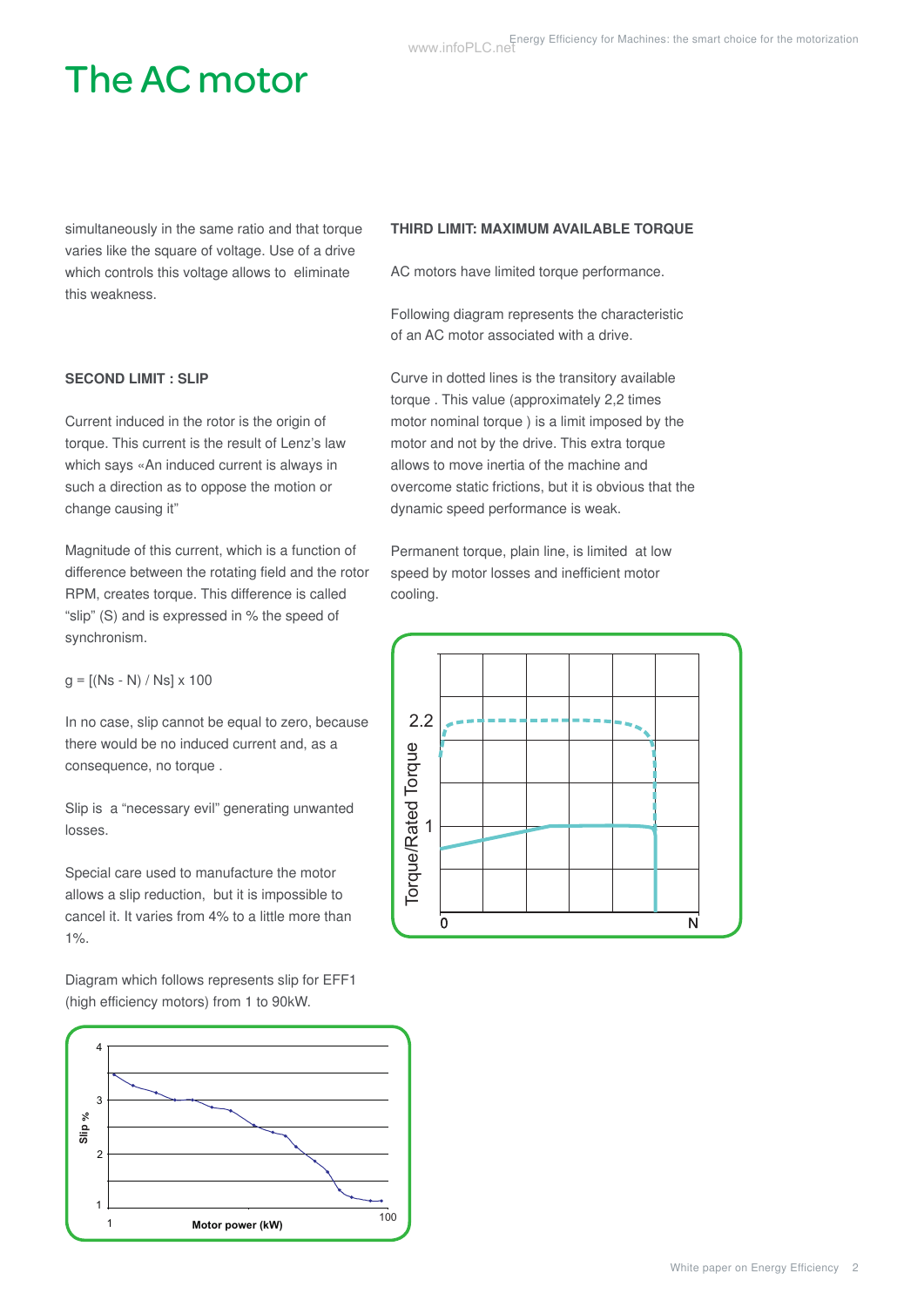# The synchronous motor

### Constitution

The synchronous motor is another solution for low range power. As an AC motor, parts are a stator and a rotor separated by an air-gap.

The very simplified drawing, which follows, represents such a motor.



The stator has an embedded three-phase winding.

The rotor, made of magnetic material, carries permanent magnets North poles and S poles represented in green and red.

Synchronous motor is connected to a an electronic drive which ensures the servo control. This is why we represented a sensor connected to the shaft .

The principle of this control exceeds the framework of this document and we encourage readers to consult publications as "Automation Solution Guide" from Schneider Electric or "Motion Control" from Gimelec for further information.

Suitably fed, it does not present any limitation of AC motor.

### **Operation**

#### **magnetic field generation and consequences**

Flux in the air-gap is not due to a component of the stator current, but to permanent magnets placed onto the rotorwhich produces a constant flux.

 With the use of rare earth magnets made of neodymium or samarium material, high value of flux can obtained in a reduced volume, therefore very compact motors.

Toque has as the general expression: T=kIφ

There are neither magnetizing current nor related losses.

The synchronous motor can be represented as follow :



E is a image of the electromotive force of the machine which depends on flux, created by the magnets and the number of revolutions ω.

Power can be written: :

P=EI = kφω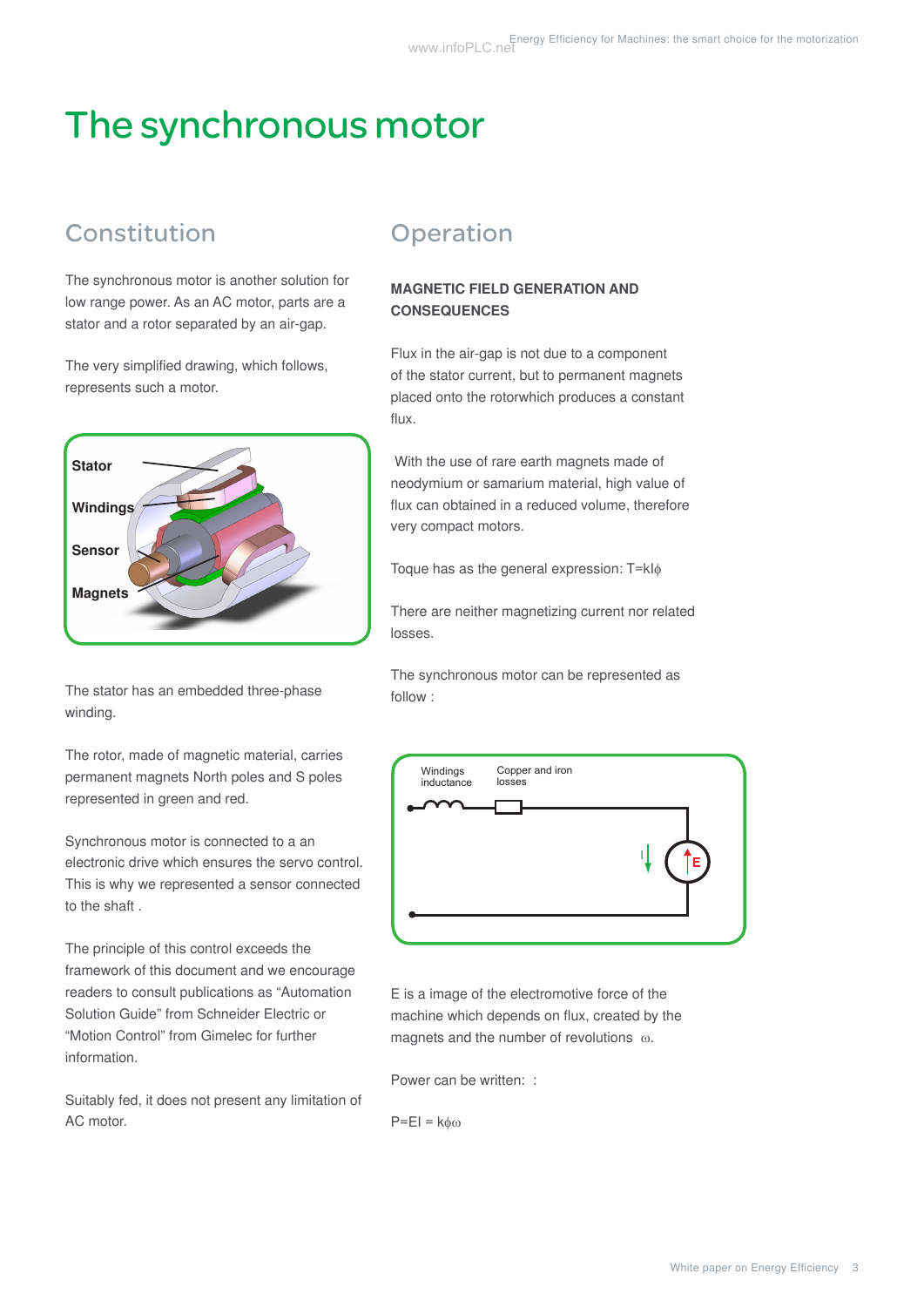# The synchronous motor

#### **Generation of electromagnetic torque**

Opposite to AC motor, electromagnetic torque does not depend any more on a current induced in the rotor.

The permanent field created by the magnets is aligned with the rotating field created by the stator. The torque is generated by the angular shift between rotating field position of and that of the rotor.

Rotor, unlike AC motor, thus turns without slip, at the speed of the rotating field creates by the stator.

There is neither loss nor heating within the rotor. There is no risk of expansion and the air-gap can be reduced, which is beneficial to the torque developed by the motor.

#### **current drawn**

Current drawn is only that necessary to generate power times efficiency.

For the same size, there are neither losses related to slip nor of additional losses due to magnetizing current, so a a synchronous motor draws a current appreciably lower than an AC motor.

#### **available starting and maximum torque**

Flux of synchronous motor being completely independent of the supply voltage, torque characteristic is clearly improved.

Curve which follows is that of a BMH1003P motor from Schneider Electric connected to its servo controller.



Its nominal torque is 5,2 Nm at 3000 rpm which produces 1.6kW.

Intermittent torque, usable for starting and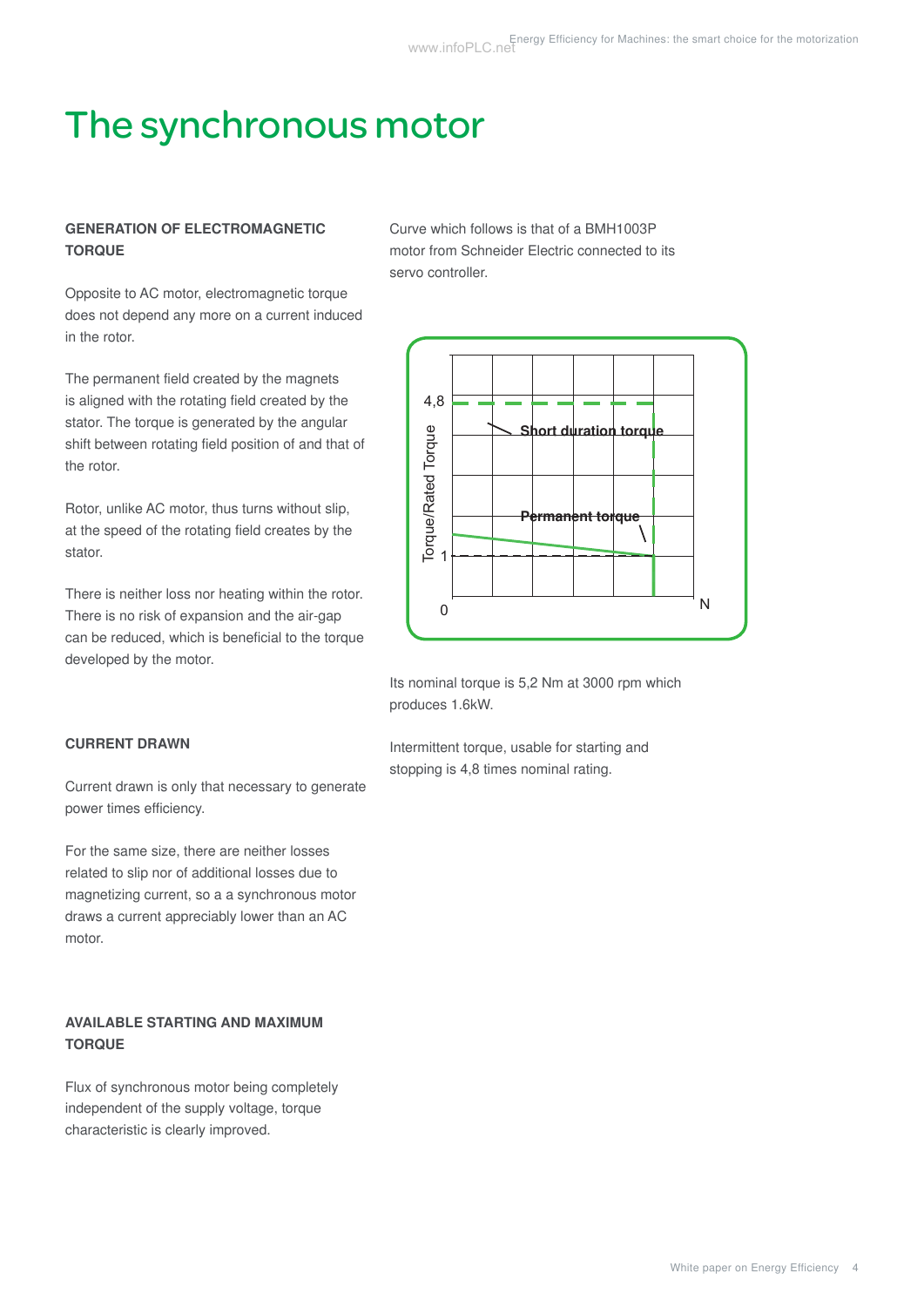## Motors comparison

Taking into account the absence of slip and a nominal current lower for a same power, synchronous motor outperforms the efficiency of EFF1 AC motor , as illustrated on the following graph :



Current VSD's equipped with flux vector control, like an Altivar 32 from Schneider Electric, allow to use an AC motor or a synchronous motor for more and more complex applications and for large speed range.

The diagram which follows represents at the same scale the performances of two similar size motor.



Part of AC motor weakness disappears, in particular the power-factor.

Nevertheless, the available maximum torque is seldom higher than twice nominal torque and

> continuous operation at low speed is impossible because of the heating of the motor.

Intermittent torque of the synchronous motor is definitely much higher, which leads to faster accelerations and decelerations.

To emphasize this characteristic, we took the example of a machine running according to the cycle reproduced below.



Characteristics of the machine are as follow::

- **•** resistive torque 1,3 Nm,
- motor speed Rpm 3000 rpm,

load inertia at the motor shaft is 5 1 04 m ² kg.

With these data, the requested power is 408 W.

Taking into account the duty cycle, in our example 0,5, we can choose a motor rated 350 W.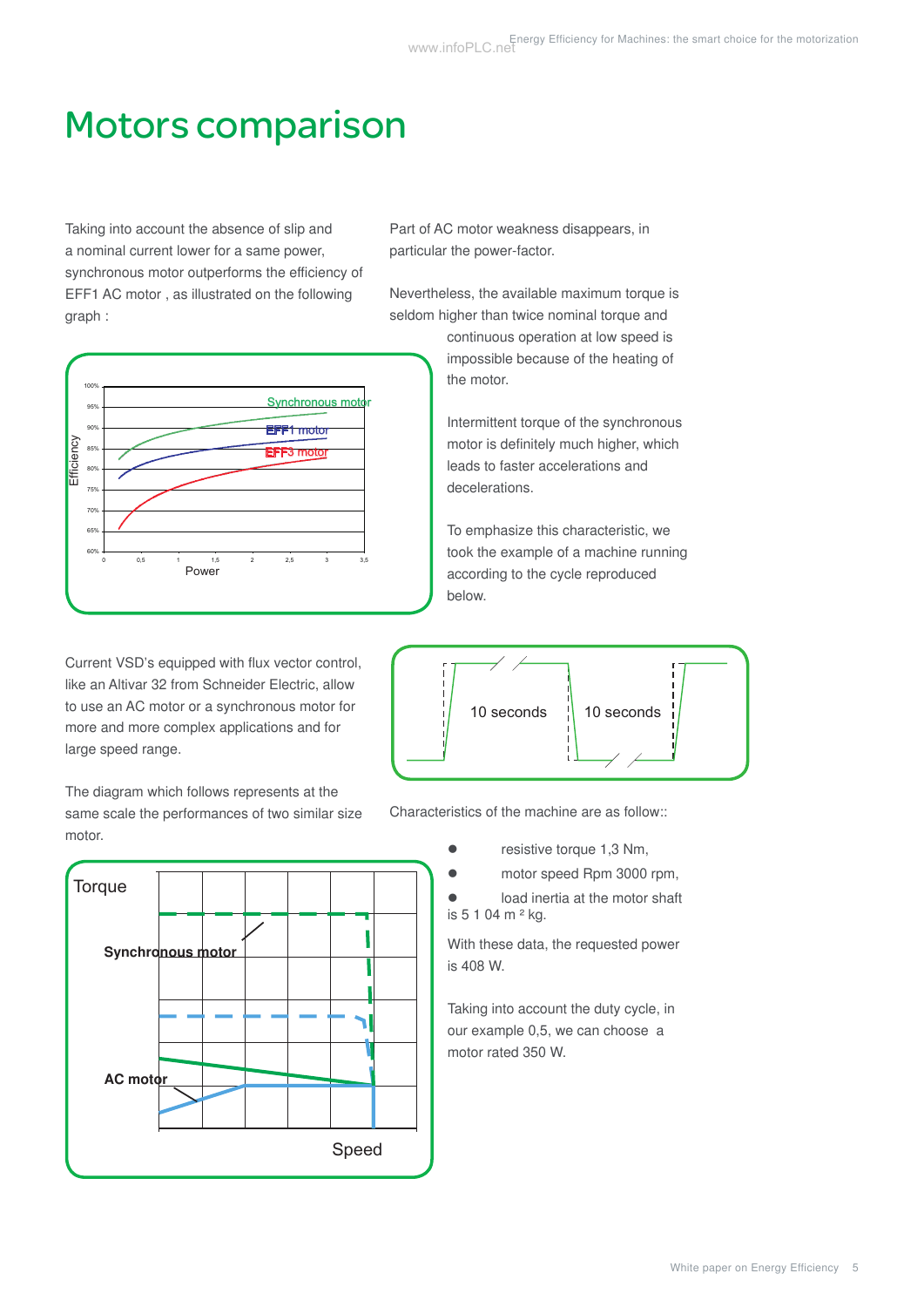## Motors comparison

We have two possible choices: a synchronous motor or AC motor. Our objective is to obtain virtually identical dynamic performances.

The synchronous motor, BMHH0701P, is selected in the Lexium range. It can be associated with an ATV 32H037N4 VSD for speed control or a servo drive for position control LXM32•U60N4.

Its principal characteristics are as follow

| <b>Rated torque</b> | $1,1$ Nm                      |  |  |
|---------------------|-------------------------------|--|--|
| <b>Peak torque</b>  | 4,2 Nm                        |  |  |
| <b>Rated power</b>  | 350W                          |  |  |
| <b>Reted speed</b>  | 3000 rpm                      |  |  |
| <b>Inertia</b>      | 3,2 10 $-4$ kg m <sup>2</sup> |  |  |
| Weight              | $1,6$ kg                      |  |  |

Calculated performances are shown in the table below:

| <b>Acceleration time</b> | 88 ms           |
|--------------------------|-----------------|
| Deceleration time        | $47 \text{ ms}$ |
| <b>Braking energy</b>    | 40 joules       |

Trying to obtain identical dynamic performances, we must choose an AC motor allowing to develop a peak torque of at least 4,2 Nm when connected to a VSD. Inevitably, the increase of inertia leads to oversize the motor. We find in the Leroy Somer catalogue a motor (LS EL 80 L) which could be suitable. Connected to a VSD, its maximum torque will be approximately 8 Nm.

Its principal characteristics are as follow

| <b>Rated torque</b> | $3,7$ Nm                     |  |  |
|---------------------|------------------------------|--|--|
| <b>Peak torque</b>  | 8 Nm                         |  |  |
| <b>Rated power</b>  | $1.1$ kW                     |  |  |
| <b>Reted speed</b>  | 2877 rpm                     |  |  |
| <b>Inertia</b>      | 11 10 $-4$ kg m <sup>2</sup> |  |  |
| Weight              | $11,3$ kg                    |  |  |

Calculated performances are shown in the following table:

| <b>Acceleration time</b> | 75 ms           |
|--------------------------|-----------------|
| <b>Deceleration time</b> | $54 \text{ ms}$ |
| <b>Braking energy</b>    | 79 joules       |

In the real life, this acceleration time will be a little longer because this evaluation does not take into account the time to establish the flux in the machine nor the torque reduction as it will be mandatory to run the motor at 52 Hz to obtain 3000 rpm.

We can consider that our objective of performance is achieved.

We will consider that braking energy is entirety dissipated in a braking resistor.

In addition to this comparison, the AC motor functions at little less than 25% its rated power. and efficiency is approximately 63%.

With a VSD, efficiency is less than 60%.

On the other hand, the efficiency of the synchronous motor and itsdrivewill be higher than 88%.

Benefit of the synchronous motor is obvious. The table below shows the ratios AC motor/ synchronous motor.

| <b>Power increase</b>           | 314%    |
|---------------------------------|---------|
| <b>Weight increase</b>          | 706%    |
| <b>Losses increase</b>          | 197%    |
| <b>Efficiency deterioration</b> | $-31\%$ |

Foot-note, efficiency deterioration does not take into account wasted braking energy.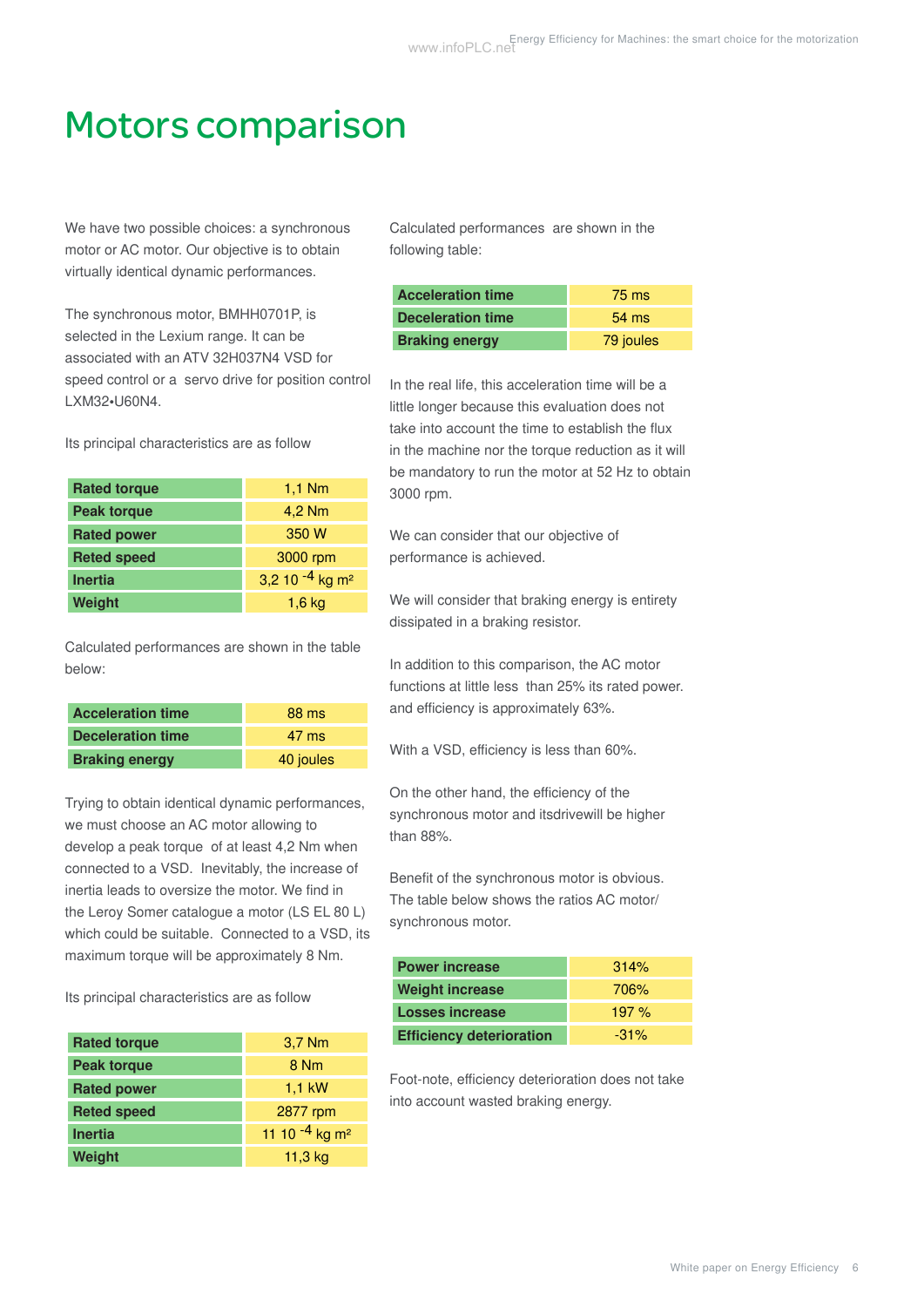# Application example

### Airport luggage carrier

#### **description**

Such a conveyor is used in airport to move luggage onto a conveyor belt running continuously behind the counters.

While booking passengers and their luggage, conveyor is at rest. Then it is energized to move luggage onto the conveying belt running in the background.

Operation is by nature discontinuous with variable loads from few hundreds grams to 50 kg.

Stop must be as repetitive and accurate as possible whatever load weighs.

To ensure a correct operation, the manufacturer (Crisplant A/S Denmark) uses an AC motor connected to a VSD.

The machine is controlled by a PLC which manages the various position encoders and transmits speed settings to the drive.

The current solution does not give entirely satisfaction as starting and stopping of the conveyor vary appreciably between no load and full load.

#### **manufacturer objectives**

Manufacturer wishes to carry out on a testing machine a comparison between synchronous and AC motor without changing the drive.

The goal is to check energy consumption of and the repeatability of stoppage with no load and full load.

#### **Hardware**

Hardware is supplied by Schneider Electric.

The characteristics of the components are indicated in the following table :

| <b>Motor</b>         | <b>BMH1402P06A1A</b>                              |  |  |
|----------------------|---------------------------------------------------|--|--|
| <b>Inertia</b>       | 3 10 <sup><math>-4</math></sup> m <sup>2</sup> kg |  |  |
| <b>Rated power</b>   | 4 kW                                              |  |  |
| <b>Voltage</b>       | 460 V                                             |  |  |
| <b>Rated current</b> | 9,8A                                              |  |  |
| <b>Rated speed</b>   | 3500 rpm                                          |  |  |
| <b>VSD</b>           | ATV32BHU40N4                                      |  |  |

#### **Testing bench**

Test is performed on a bench, reproducing accurately actual operation.



Te load on the conveyer is adjustable up to 50 kg.

Conveyer is accelerated to 67 Hz (3500 rpm) then stopped.

Motion is carried out in the two directions of displacement, back and forth, with and without a load.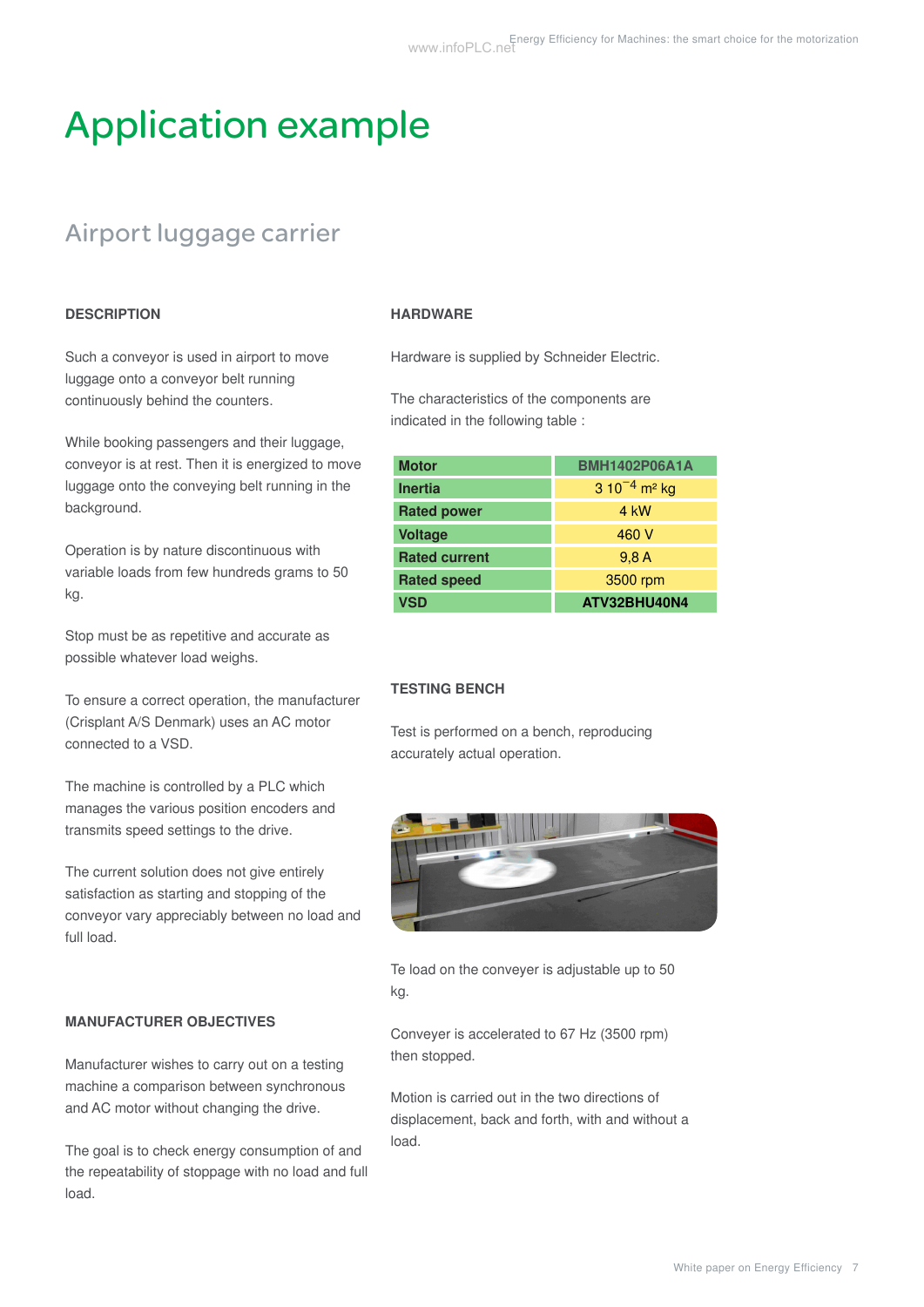# Application example

#### **test procedure**

After introduction the motor parameters, VSD auto tuning is performed which allows to obtain fast and adapted adjustments.

Records which follow represent the machine speed as a function of time.

No-load test :

One notes a slight oscillation speed without noticeable effect on the conveyor displacement.

Stop precision, which is one of the key points, stays within ± 1mm



Test with a 50kg. load

Oscillation is very well damped, acceleration and deceleration slopes are identical between no load and full load conditions.

 One notes a light overshoot perfectly acceptable for the operation.

Stop precision is within  $\pm$  2mm. This difference is insignificant for this application.



There is no doubt that use of an dedicated servo drive like Lexium32 ensuring a synchronous motor servo control would have given definitely better positionning accuracy, but the customer requirements are fullfilled.

#### **energy saving**

Following data were given by the conveyor manufacturer.

Records have been made with two similar conveyors, one been driven by a synchronous motor, the other one by an AC motor.

Motor sizes are identical (1,5 kw.).

| <b>Operating</b><br>conditions | <b>Synchronous</b> | <b>AC motor</b> | <b>Savings</b> |
|--------------------------------|--------------------|-----------------|----------------|
| <b>Running</b>                 | 320W               | 450W            | 29%            |
| continuously<br>in one         |                    |                 |                |
| direction                      |                    |                 |                |
| No load                        | 240 W              | 340W            | 29%            |
| <b>10 kg</b>                   | <b>280W</b>        | 390W            | 28%            |
| 30 kg                          | 370W               | 520W            | 29%            |
| 50 kg                          | 460W               | 640W            | 28%            |

Records highlight a significant energy saving in favour of the synchronous motor.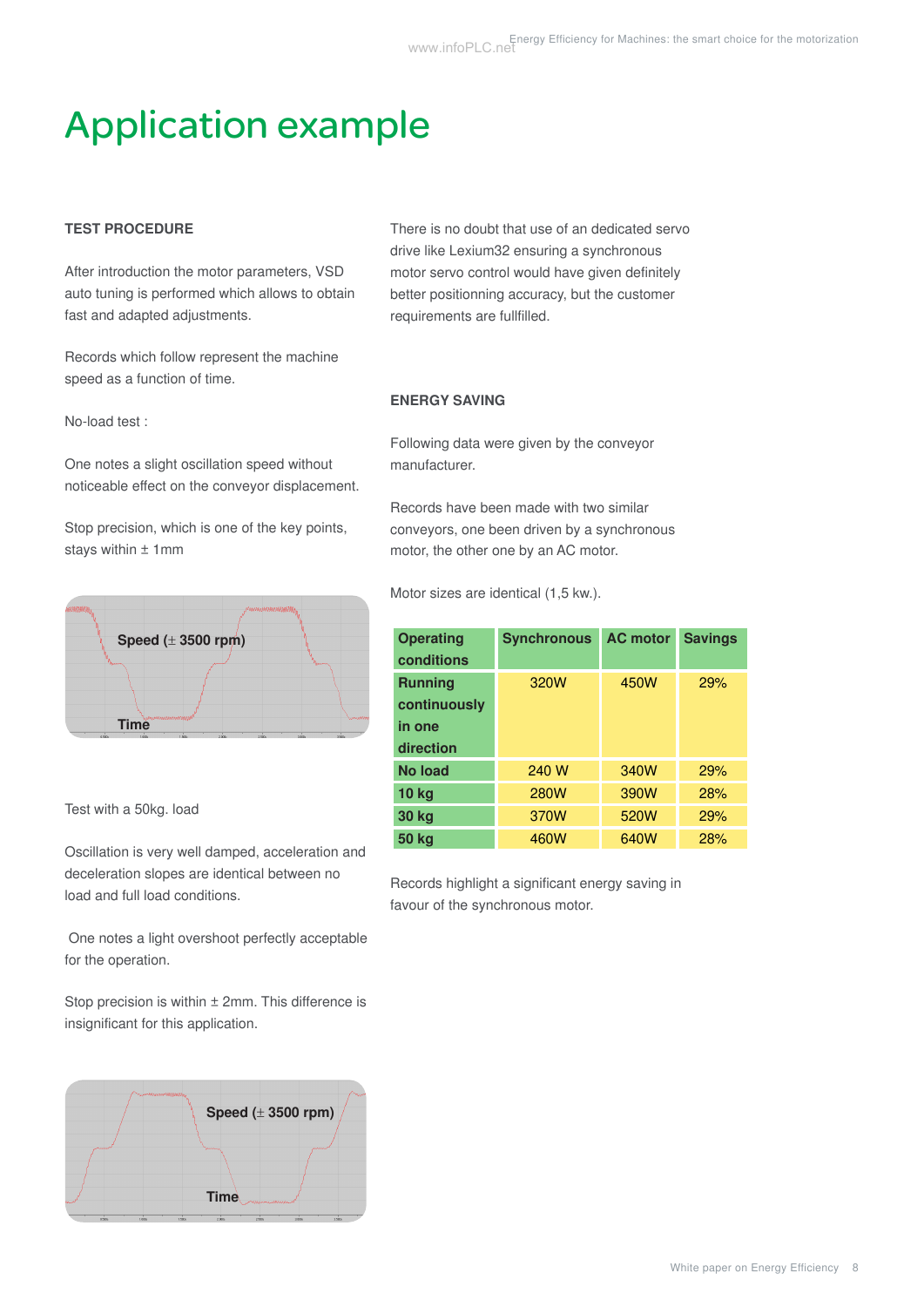## **Conclusion**

In this White Paper, we only cover the efficiency of two motors based solely on technological aspect.

From the preceding second example, it appears that the replacement of a 1,5 kw AC motor of by a synchronous motor of an identical size is able to generate nearly 30% of energy saving.

This savings, alone, allows a fast return on investment.

In complement, with the use of a dedicated controller, dynamic performances would have been clearly improved.

We made the choice not to not evoke other solution to improve savings which, according to the applications, can be obtained by strategies of command or calculations of trajectories involving shorter operation.

These processes allow to increase the productivity and reduce production, time which, by a domino effect, are beneficial to the manufacturing chain as a whole.

A closer examination of the machine, its modes of operation and dynamic performances is the best way to choose the most suitable motor technology

Use of synchronous motor allows to ,with higher dynamic performances, generate, at least, 20% of energy saving.